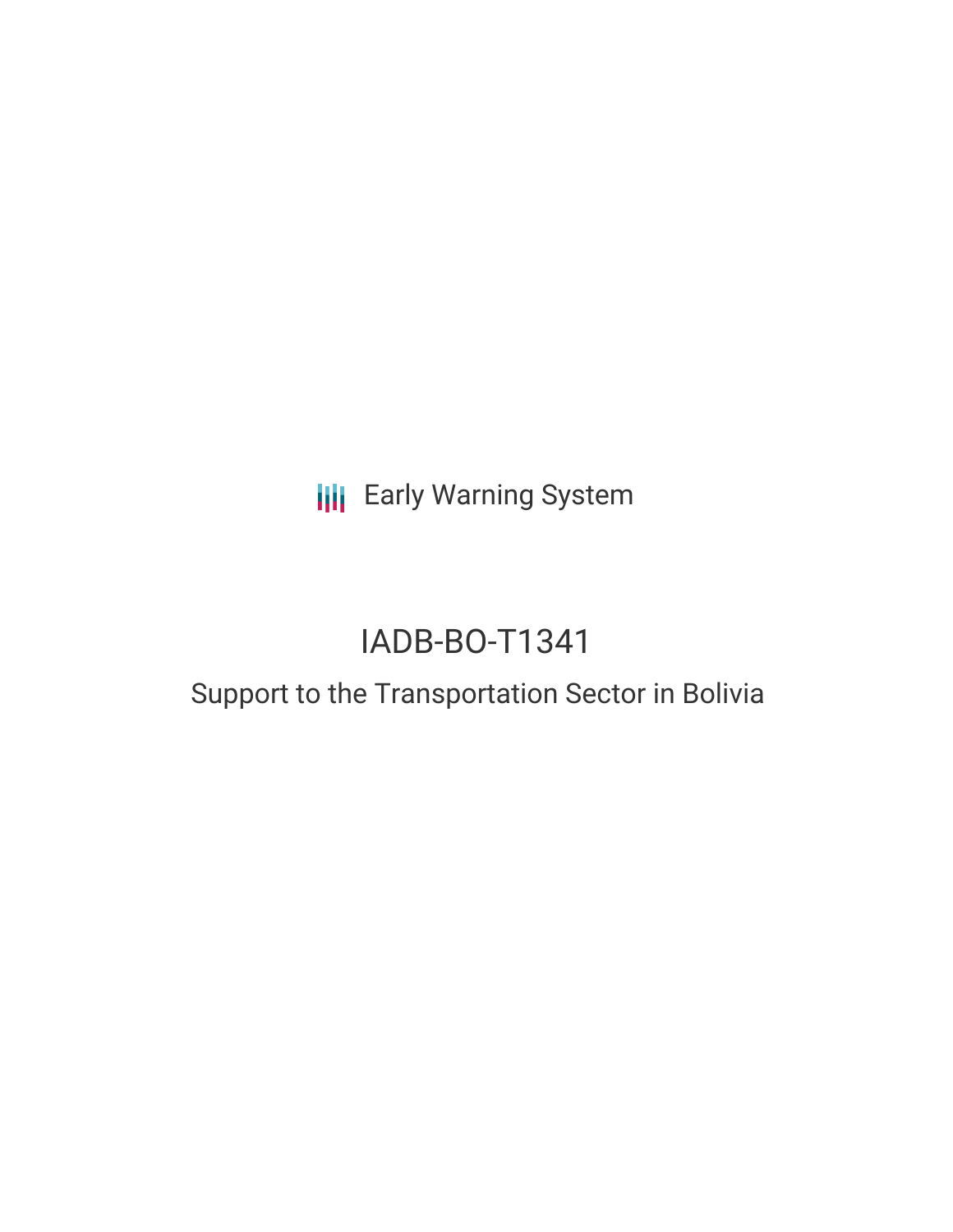#### **Quick Facts**

| <b>Countries</b>               | <b>Bolivia</b>                          |
|--------------------------------|-----------------------------------------|
| <b>Financial Institutions</b>  | Inter-American Development Bank (IADB)  |
| <b>Status</b>                  | Approved                                |
| <b>Bank Risk Rating</b>        | C                                       |
| <b>Voting Date</b>             | 2019-06-05                              |
| <b>Borrower</b>                | Government of Bolivia                   |
| <b>Sectors</b>                 | <b>Technical Cooperation, Transport</b> |
| <b>Investment Type(s)</b>      | Grant                                   |
| <b>Investment Amount (USD)</b> | $$0.30$ million                         |
| <b>Project Cost (USD)</b>      | $$0.30$ million                         |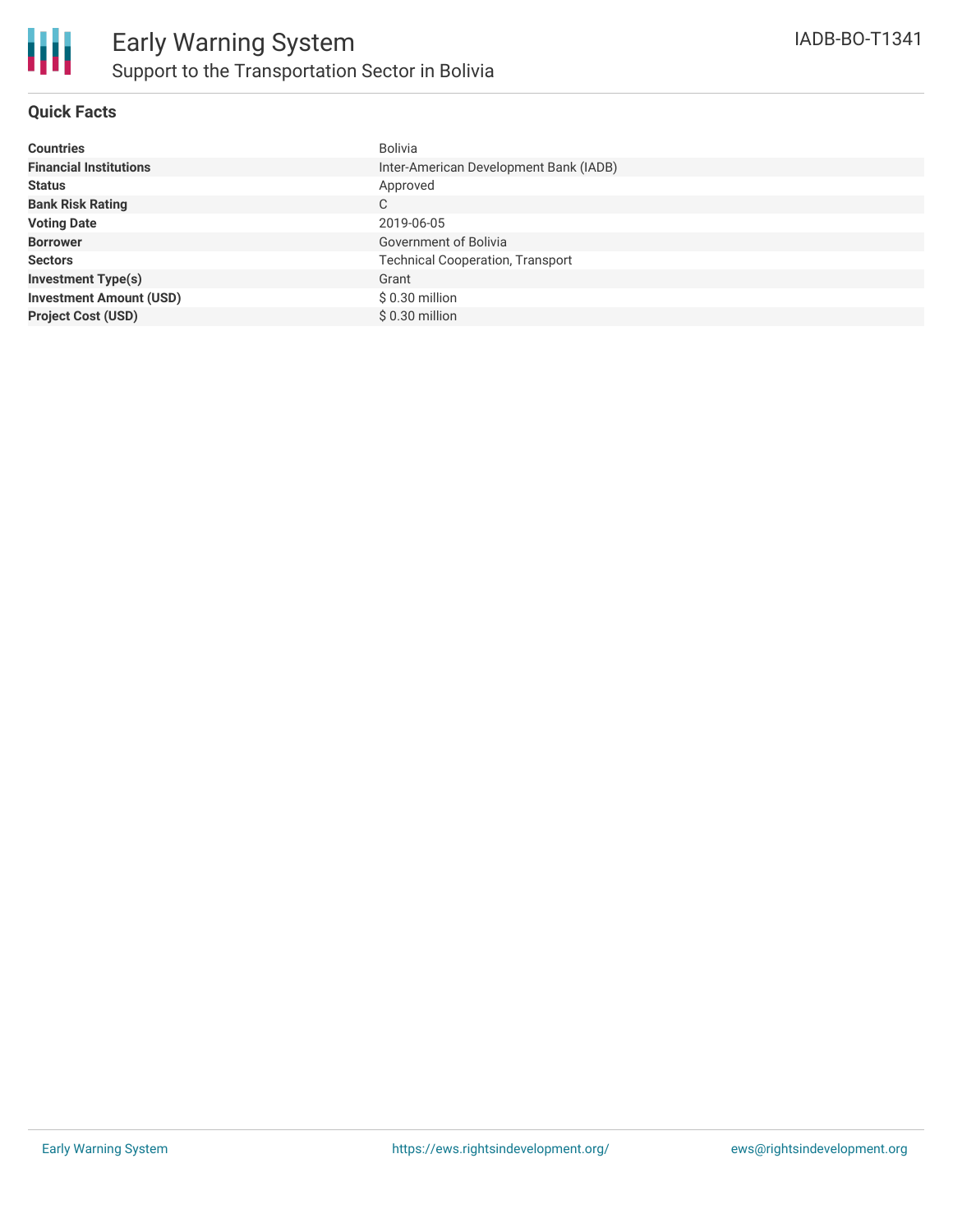

#### **Project Description**

The objective of the TC is to support the transport sector in Bolivia in: (i) the improvement of the management and regulatory systems for the Fundamental road network (RVF); (ii) The development of strategic integration studies; and (iii) contribute to the development of institutional capacities for the improvement of urban transport systems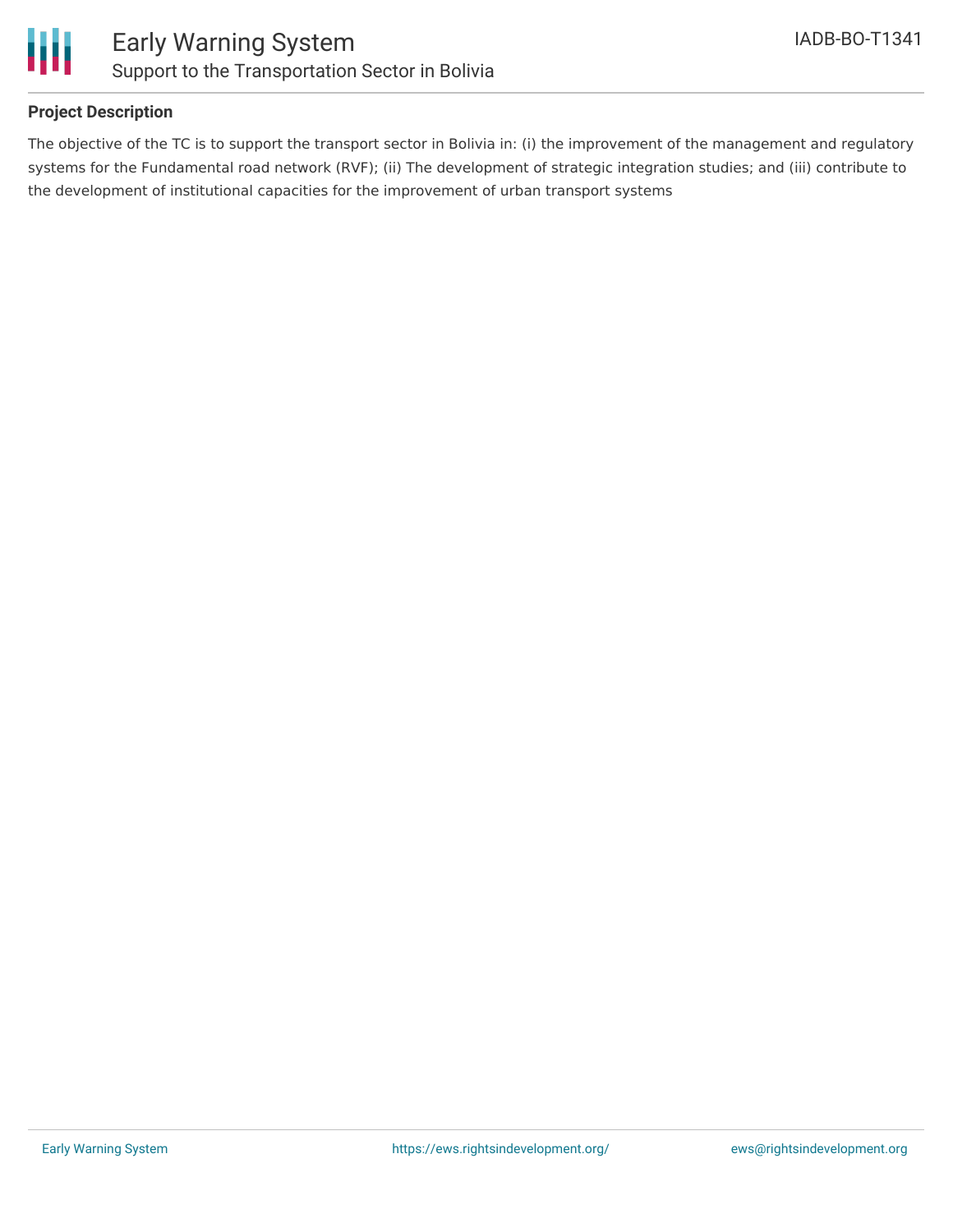

#### **Investment Description**

• Inter-American Development Bank (IADB)

Ordinary Capital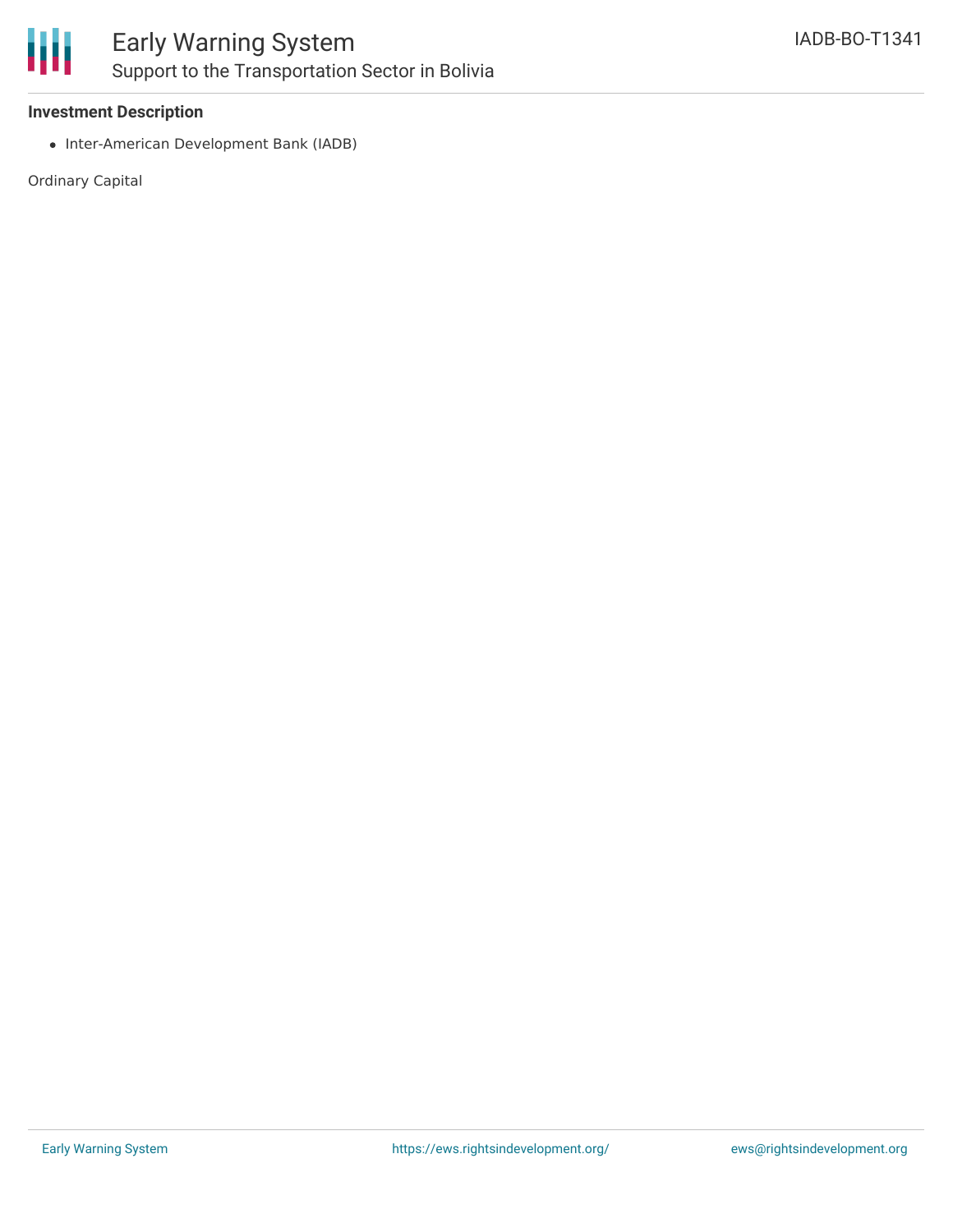

#### **Contact Information**

#### ACCOUNTABILITY MECHANISM OF IADB

The Independent Consultation and Investigation Mechanism (MICI) is the independent complaint mechanism and fact-finding body for people who have been or are likely to be adversely affected by an Inter-American Development Bank (IDB) or Inter-American Investment Corporation (IIC)-funded project. If you submit a complaint to MICI, they may assist you in addressing the problems you raised through a dispute-resolution process with those implementing the project and/or through an investigation to assess whether the IDB or IIC is following its own policies for preventing or mitigating harm to people or the environment. You can submit a complaint by sending an email to MICI@iadb.org. You can learn more about the MICI and how to file a complaint at http://www.iadb.org/en/mici/mici,1752.html (in English) or http://www.iadb.org/es/mici/mici,1752.html (Spanish).